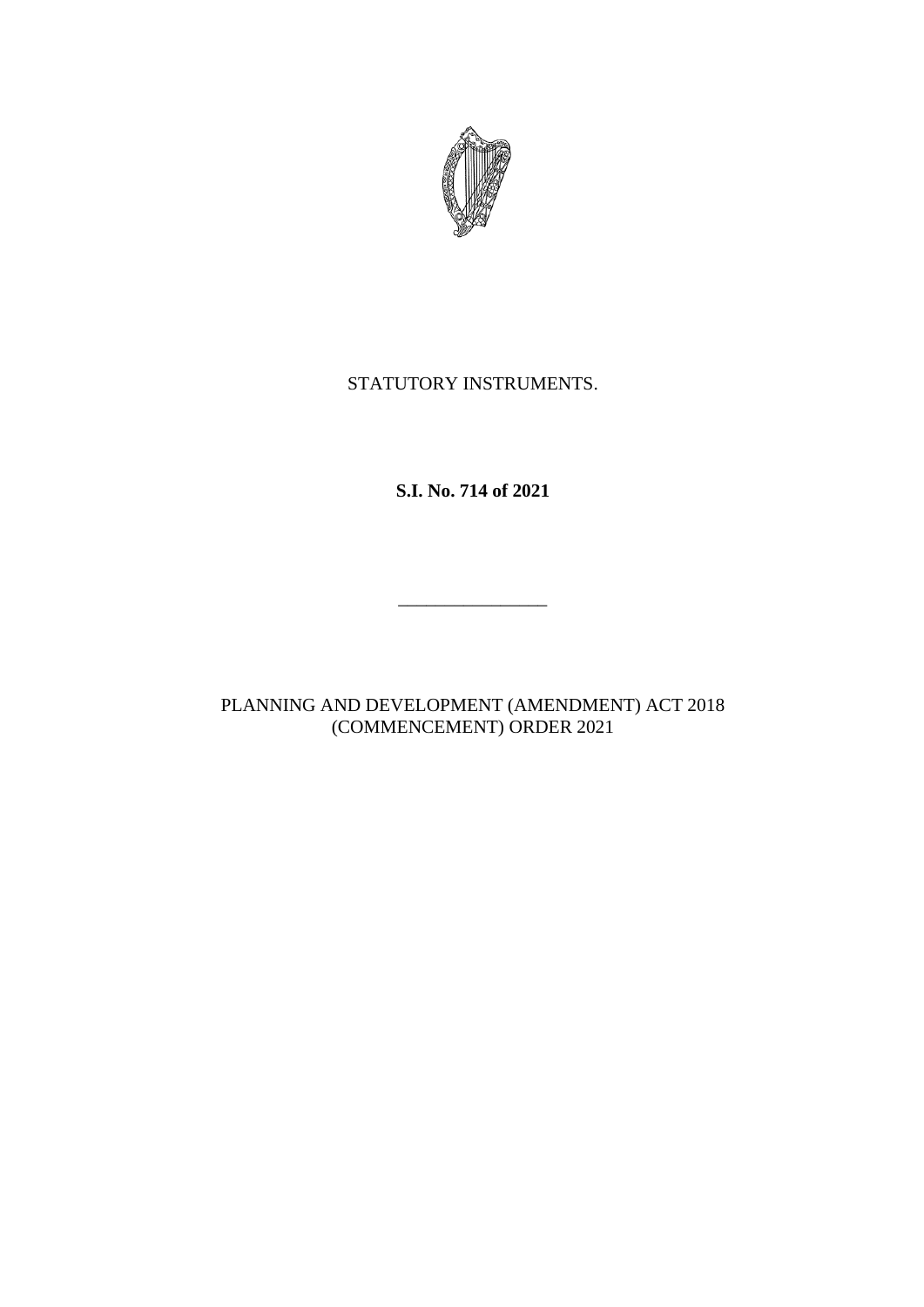## S.I. No. 714 of 2021

## PLANNING AND DEVELOPMENT (AMENDMENT) ACT 2018 (COMMENCEMENT) ORDER 2021

I, DARRAGH O'BRIEN, Minister for Housing, Local Government and Heritage, in exercise of the powers conferred on me by subsection (3) of section 1 of the Planning and Development (Amendment) Act 2018 (No. 16 of 2018), hereby order as follows:

1. This Order may be cited as the Planning and Development (Amendment) Act 2018 (Commencement) Order 2021.

2. The 17th day of December 2021 is appointed to be the day on which subsection (4) of section 23 of the Planning and Development (Amendment) Act 2018 (No. 16 of 2018) shall come into operation.



GIVEN under my Official Seal, 16 December, 2021.

DARRAGH O'BRIEN, Minister for Housing, Local Government and Heritage.